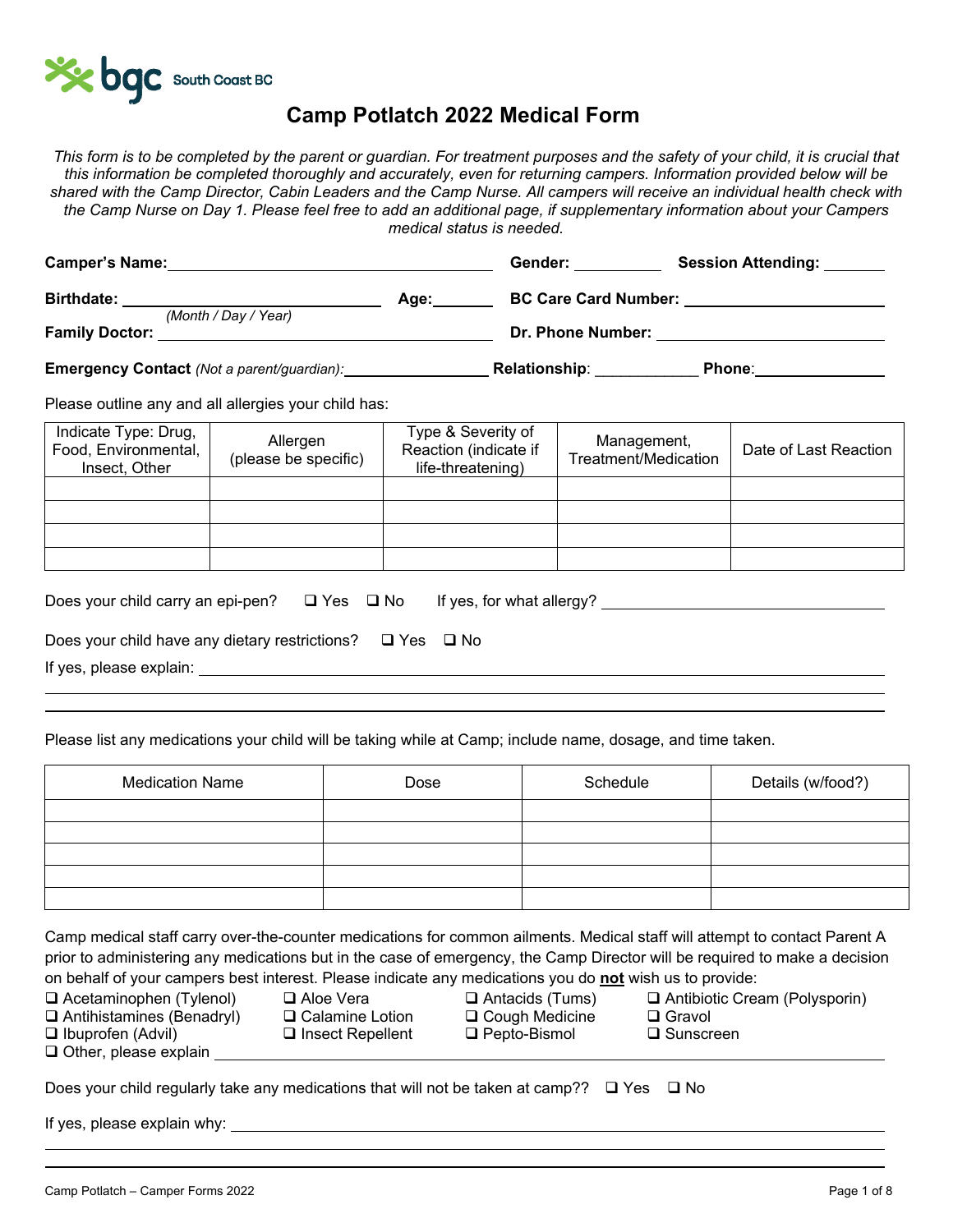| Are your child's immunizations up to date? $\Box$ Yes $\Box$ No                                                                           |                                                                                   |                                                                                                    |                                                                                                                                     |
|-------------------------------------------------------------------------------------------------------------------------------------------|-----------------------------------------------------------------------------------|----------------------------------------------------------------------------------------------------|-------------------------------------------------------------------------------------------------------------------------------------|
|                                                                                                                                           |                                                                                   |                                                                                                    |                                                                                                                                     |
|                                                                                                                                           |                                                                                   |                                                                                                    |                                                                                                                                     |
| Does your child experience any of the following?                                                                                          |                                                                                   |                                                                                                    |                                                                                                                                     |
| <b>Q ADD/ADHD</b><br>$\Box$ Blackouts/Fainting<br>□ Epilepsy/Seizures<br><b>□ Nightmares/Sleepwalking</b>                                 | $\Box$ Asthma<br>$\Box$ Constipation/Diarrhea $\Box$ Diabetes<br>$\Box$ Headaches | $\Box$ Bedwetting<br>$\Box$ Mental Health Issues<br>□ Eye Glasses/Contacts □ Orthodontic Equipment | $\Box$ Behavioural Issues<br>$\square$ Ear Infections<br>□ Motion Sickness<br>$\Box$ Other $\_\_\_\_\_\_\_\_\_\_\_\_\_\_\_\_\_\_\_$ |
|                                                                                                                                           |                                                                                   |                                                                                                    |                                                                                                                                     |
| Has your child had any of the following?                                                                                                  |                                                                                   |                                                                                                    |                                                                                                                                     |
| $\Box$ Chicken Pox<br>□ Rubella/German Measles □ Whooping Cough                                                                           | $\square$ Measles                                                                 | $\Box$ Mono (past 1 year) $\Box$ Mumps                                                             |                                                                                                                                     |
|                                                                                                                                           |                                                                                   |                                                                                                    | Please describe any physical, emotional, or medical conditions your child has that could affect his/her Camp experience:            |
|                                                                                                                                           |                                                                                   |                                                                                                    |                                                                                                                                     |
|                                                                                                                                           |                                                                                   |                                                                                                    |                                                                                                                                     |
| Is your child a returning camper? □ Yes □ No                                                                                              |                                                                                   |                                                                                                    | If so - how many years have they been to Potlatch?                                                                                  |
| What is your child's outlook on their camp experience this year?<br>$\Box$ Very interested and excited                                    | □ Somewhat interested                                                             | $\square$ Somewhat apprehensive                                                                    | $\Box$ Very concerned or afraid                                                                                                     |
| Do you expect your child to be homesick? $\Box$ Yes $\Box$ No<br>If so – what might be some techniques to help with his/her homesickness? |                                                                                   |                                                                                                    |                                                                                                                                     |
|                                                                                                                                           |                                                                                   |                                                                                                    |                                                                                                                                     |
|                                                                                                                                           |                                                                                   |                                                                                                    |                                                                                                                                     |
| Have there been any significant family changes in the last year? (E.g. divorce, death, birth, family move)? $\Box$ Yes                    |                                                                                   |                                                                                                    | □ No                                                                                                                                |
|                                                                                                                                           |                                                                                   |                                                                                                    |                                                                                                                                     |
|                                                                                                                                           |                                                                                   |                                                                                                    |                                                                                                                                     |
| What is your child's swimming ability?<br>$\Box$ Needs a life jacket                                                                      | <b>□ Cannot Swim</b>                                                              | <b>□ Okay Swimmer</b><br>□ Good Swimmer                                                            | □ Great Swimmer                                                                                                                     |
|                                                                                                                                           |                                                                                   |                                                                                                    |                                                                                                                                     |
| Is your camper a member of a neighborhood Boys and Girls Club? □ Yes □ No If so – which Club?                                             |                                                                                   |                                                                                                    |                                                                                                                                     |
|                                                                                                                                           |                                                                                   |                                                                                                    |                                                                                                                                     |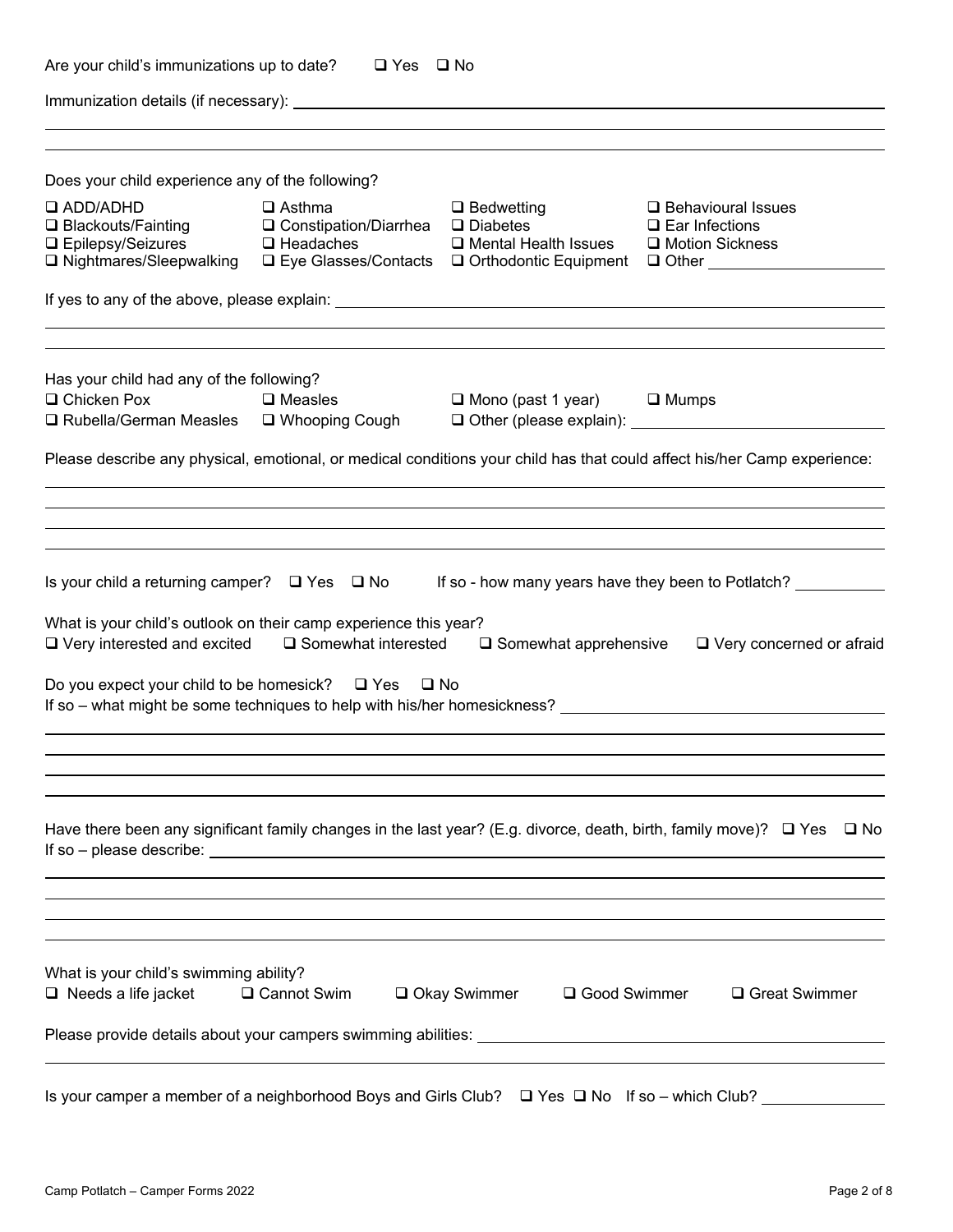

## **Camp Potlatch 2022 Health Acknowledgment Form**

Staying home when you're sick is one of the most important ways to reduce the spread of communicable diseases. This is why it is important for anyone who is sick to stay home. Campers should stay at home when symptoms of illness develop (see list below). Campers experiencing illness prior to the start of camp, will be offered the opportunity to rebook at a later session or a full refund.

- Fever
- Chills
- Cough
- Difficulty breathing (in children, this can look like breathing fast or working hard to breathe)
- Headaches
- Body aches
- Loss of sense of smell or taste
- Nausea or vomiting
- Diarrhea
- Sore throat
- Loss of appetite
- Extreme fatigue or tiredness

Once at camp, staff will conduct a daily health screening for each camper upon arrival to the program. If a camper displays any symptoms during the program day, they will be separated from others and brought to the health center. If there are any concerns, the Director will contact the parent/guardian.

If a camper is not able to adhere to health/hygiene measures, then the camper will be sent home.

 $\Box$  By checking this box, I confirm that I have read and understand the Camper Health Policy outlined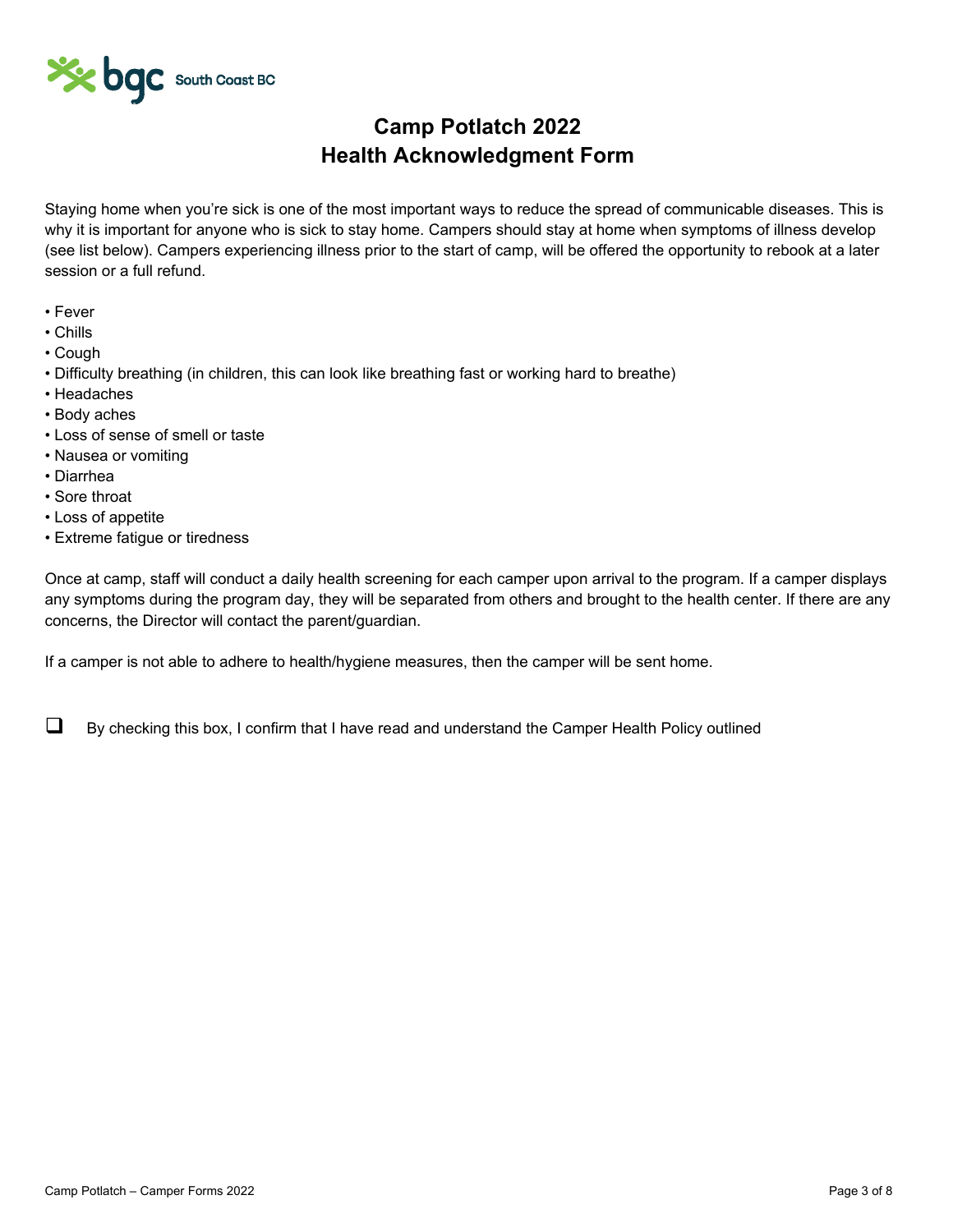

# **Acknowledgement of Risks and Consent Form**

*------ Please read and sign the bottom of this form ------*

### **Description of Activities and Inherent Risks**

BGC South Coast BC is committed to operating Camp Potlatch in as safe a manner as possible. The following is to inform you of the potential risks of wilderness and camp environments and activities.

Campers travel to and from Camp Potlatch by boat. Activities at Camp include hiking, boating, kayaking, canoeing, swimming, rock climbing, archery, challenge courses (low ropes course), and overnight camping in developed and undeveloped campsites. Campers may also participate in a number of other activities such as fishing, crafts, orienteering, outdoor games, and ecological studies. All activities take place at Camp and/or in ocean and wilderness areas.

Each of the Camp activities, as well as transportation during the program, carries inherent risks. These inherent risks are some of the same elements that contribute to the unique character of Camp but can be the cause of harm to the camper. These risks include, but are not limited to, fallen trees; rocks; slippery surfaces; rock falls; exposed and unexposed hazards; sport accidents; overturned boats; variable ocean, river, and lake conditions; forest fires; flooding; bears, cougars, and other animals; bats; rodents; bees, wasps, and other insects.

Inclement weather is to be expected including, but not limited to, heat, cold, wind, rain, storms, and ultraviolet sun rays. Sudden, unexpected changes are part of the wilderness experience. Campers must have adequate protection, equipment, and clothing to minimize the risk of injury and/or illness from exposure to these elements.

In addition to the hazards and risks described above, the hazards and risks of the activities may also include, but are not limited to, the following: acts of other participants (including from the failure of other campers to follow instructions or obey safety instructions), manufacturers' defects or malfunctions in equipment, consumption of food and drink, first aid, emergency treatment, or other services provided.

In an effort to make activities as safe as possible, it is vital that campers follow all instructions concerning the safety precautions and instructions for all activities. Additional risks may develop if campers do not carefully follow Camp rules.

The inherent risks may lead to injury, or illness that include, but are not limited to, minor injuries (bites, scratches, cuts/wounds), illnesses (respiratory, stomach), bodily injury (arms, legs, and torso), head or back injury, and accidental death.

### **Camp Rules**

I have explained to the camper that there are Camp rules that must be followed, and they must use their best efforts to participate and play safely, fairly, responsibly, and with respect for the rights and property of other campers and leaders at Camp Potlatch. I have informed the camper that a breach of the rules may result in remedial action including limits on participation in program activities or being sent home.

### **Consent / Acknowledgement of Risks**

I understand that it is my responsibility to ensure that I consider and understand the risks, dangers, hazards, and potential harm inherent in the Camp activities. I have read the Description of Activities and Inherent Risks and give my permission for the camper listed below to engage in the activities at Camp Potlatch. I accept that there are inherent risks involved in these wilderness and Camp activities and agree to accept those risks. I have sought explanations from BGC of any risks I do not understand. I have explained the risks to the camper and have ensured that they understand them.

, being the parent/guardian or person having care and custody of

*(print name of parent/guardian)* 

..., am aware of the risks associated with the programs and activities

*(print name of camper)* 

offered by Camp Potlatch as described above and do hereby give consent and agree to the terms above.

*(Signature of parent/guardian) (Date)* 

### **Consent / Publicity**

I also hereby give permission for BGC to use a visual reproduction (photograph, film, video, etc.) of the camper named above for publicity purposes connected with promotion of the work of BGC.

*(Signature of parent/guardian) (Date)*

 $\overline{a}$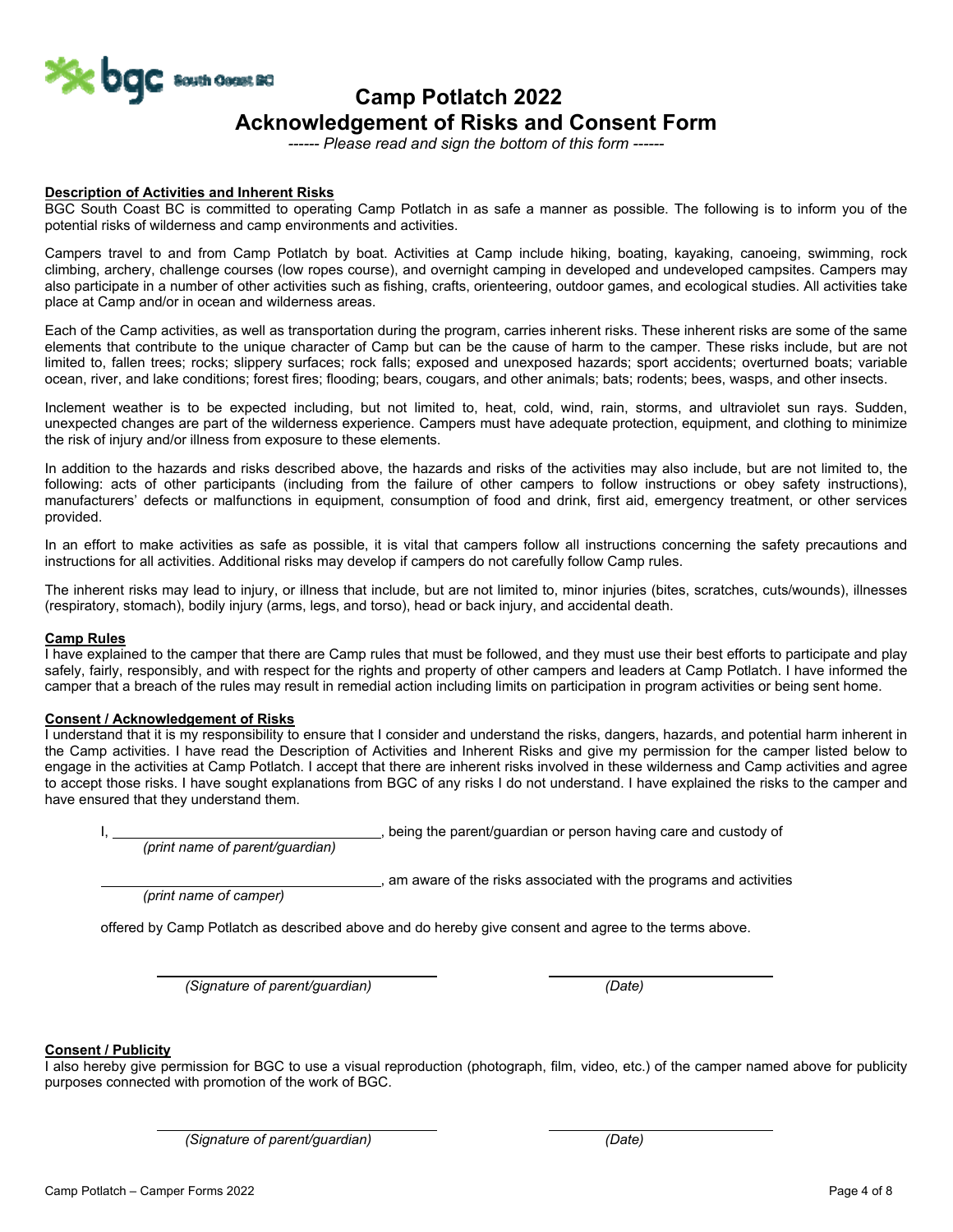

## **Camp Potlatch 2022 Transportation Form**

Camper Name: Session:

## **Individuals authorized to pick up camper on the last day of Camp:**

| Individual Name | <b>Relation to Camper</b> | <b>Contact Number</b> |
|-----------------|---------------------------|-----------------------|
|                 |                           |                       |
|                 |                           |                       |
|                 |                           |                       |

**If your child will be traveling with another camper, please indicate who:** 

Please note: Arrival times are estimates and may change due to external factors including boat arrival time, weather, and traffic.

| Main Camp \$680             | <b>Leadership Camp 1 \$825</b> | <b>Leadership Camp 2 \$975</b>       |
|-----------------------------|--------------------------------|--------------------------------------|
| Session 1: July $5 - 10$    |                                |                                      |
| Session 2: July $10 - 15$   | LC1-1 (G): July5 $-15$         | LC $2-1$ Coed:<br>July 5- July 24    |
| Session 3: July $19 - 24$   |                                |                                      |
| Session 4: July $24 - 29$   | LC1-2 (B): July $19 - 29$      |                                      |
| Session 5: August $2 - 7$   | LC1-3 (G): Aug $2 - 12$        | LC $2-2$ Coed:<br>July $24 - Aug 12$ |
| Session 6: August $7 - 12$  | LC1-4A (B): Aug $16 - 26$      |                                      |
| Session 7: August $16 - 21$ |                                |                                      |
| Session 8: August $21 - 26$ | LC1-4B (G): Aug $16 - 26$      |                                      |

## **Please circle your camper's session:**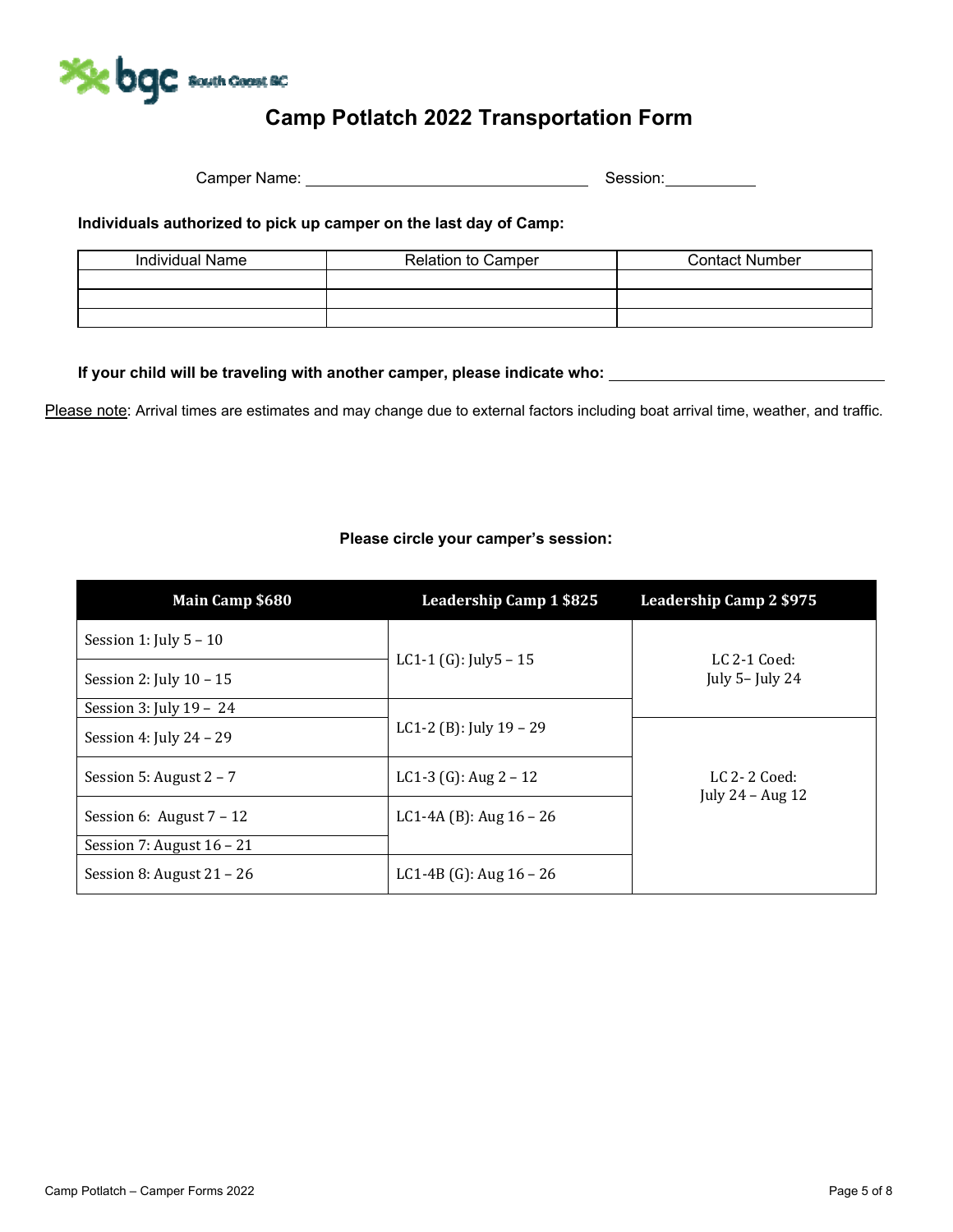## **First Day of Camp Drop off times**

*(Please check the appropriate box)* 

- **Surrey Club**  10135 132 Street, Surrey Drop off at **7:30 am**
- **Fraserview Club** 7595 Victoria Drive, Vancouver Drop off at **7:45 am**
- **North Burnaby Club** 518 S. Howard Avenue, Burnaby Drop off at **7:45 am**
- **Boat Dock: Harbour Cruises**  501 Denman Street, Vancouver Drop off at **9:00 am**

## **Last Day of Camp Pick up times**

*(Please check the appropriate box)* 

## **Sessions ending on a Sunday: Sessions ending on a Friday:**

- **Boat Dock: Harbour Cruises**  501 Denman Street, Vancouver Pick up at **3:30 pm**
- **Fraserview Club** 7595 Victoria Drive, Vancouver Pick up at **5:00 pm**
- **North Burnaby Club** 518 S. Howard Avenue, Burnaby Pick up at **5:00 pm**
- **Surrey Club** 10135 132 Street, Surrey Pick up at **5:15 pm**
- **Boat Dock: Harbour Cruises**  501 Denman Street, Vancouver Pick up at **12:30 pm**
- **Fraserview Club** 7595 Victoria Drive, Vancouver Pick up at **2:15 pm**
- **North Burnaby Club** 518 S. Howard Avenue, Burnaby Pick up at **2:15 pm**
- **Surrey Club** 10135 132 Street, Surrey Pick up at **2:30 pm**

## **Important Information for Transportation Day:**

- Buses leave on time to meet a scheduled boat charter and are unable to wait for late arrivers.
- If you are running late, please contact our Summer Camp Coordinator, at 778-866-7460.
- On the last day of Camp, campers will only be released to the individuals indicated above.
- All campers will be checked for lice upon arriving at the drop-off location. This is a standard health procedure. For more information, please see our Head Lice Policy in the Parent Handbook.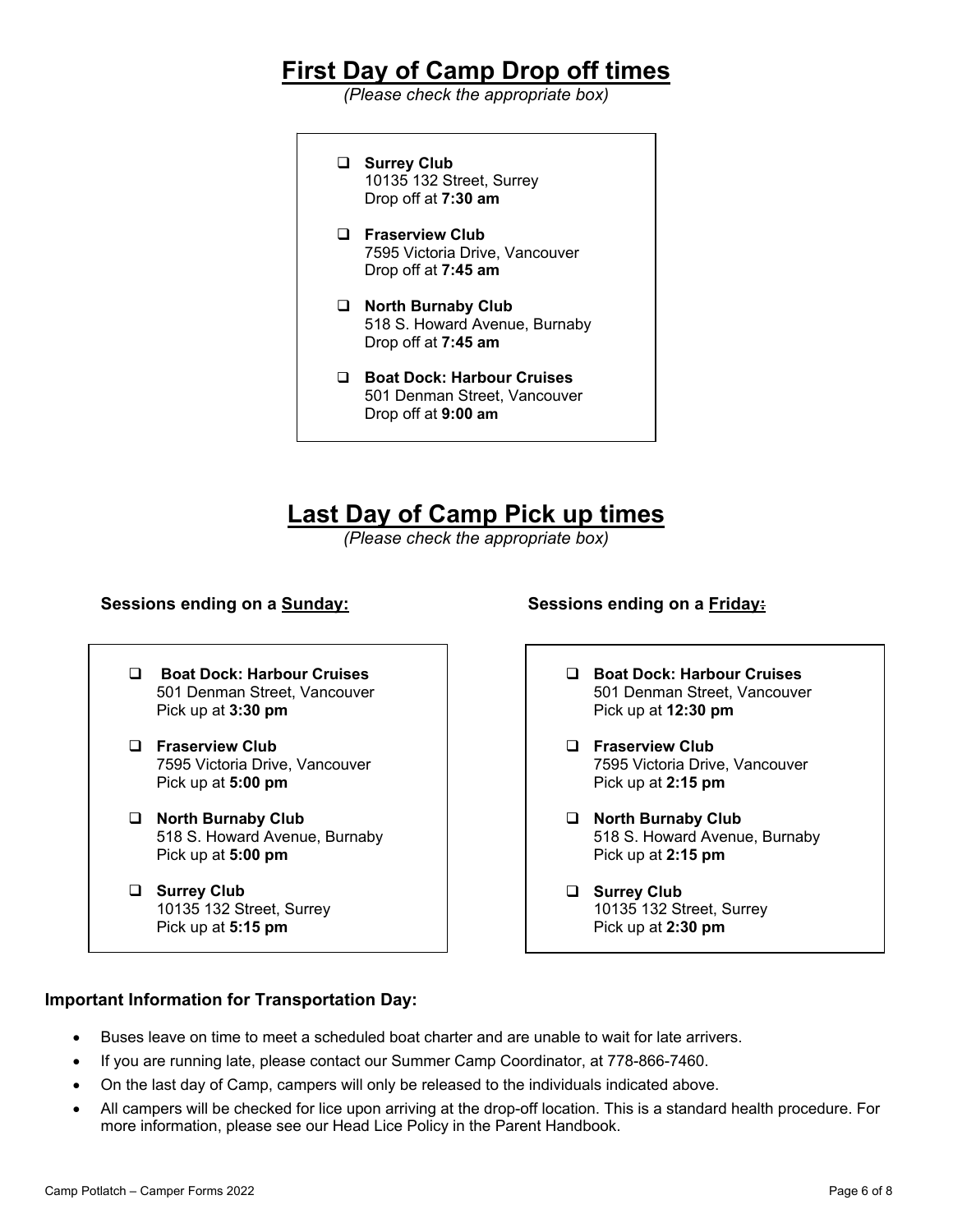

## **Camp Potlatch 2022 Camper Introduction & Behaviour Contract**

**Camper Introduction** (please write a short note about yourself to your cabin leader):

| Dear Cabin Leader,                                                                                                                                                                                                                   |                                                                                                                                                                                                                                       |
|--------------------------------------------------------------------------------------------------------------------------------------------------------------------------------------------------------------------------------------|---------------------------------------------------------------------------------------------------------------------------------------------------------------------------------------------------------------------------------------|
|                                                                                                                                                                                                                                      |                                                                                                                                                                                                                                       |
|                                                                                                                                                                                                                                      |                                                                                                                                                                                                                                       |
|                                                                                                                                                                                                                                      | I am especially looking forward to<br><u>Leader Andrew Communication</u> and the contract of the contract of the contract of the contract of the contract of the contract of the contract of the contract of the contract of the cont |
|                                                                                                                                                                                                                                      | ,我们也不会有什么?""我们的人,我们也不会不会不会不会。""我们的人,我们也不会不会不会不会不会不会不会。""我们的人,我们也不会不会不会不会不会不会不会不会                                                                                                                                                      |
| I am a little nervous about example and the set of the set of the set of the set of the set of the set of the set of the set of the set of the set of the set of the set of the set of the set of the set of the set of the se       |                                                                                                                                                                                                                                       |
|                                                                                                                                                                                                                                      | <u> 1988 - Ann an Dùbhlachd ann an Dùbhlachd ann an Dùbhlachd ann an Dùbhlachd ann an Dùbhlachd ann an Dùbhlachd </u>                                                                                                                 |
| My interests or hobbies are <b>example and the contract of the contract of the contract of the contract of the contract of the contract of the contract of the contract of the contract of the contract of the contract of the c</b> |                                                                                                                                                                                                                                       |
|                                                                                                                                                                                                                                      |                                                                                                                                                                                                                                       |
|                                                                                                                                                                                                                                      |                                                                                                                                                                                                                                       |
|                                                                                                                                                                                                                                      |                                                                                                                                                                                                                                       |
|                                                                                                                                                                                                                                      |                                                                                                                                                                                                                                       |
| $M/h$ ilo $I'm$ at Camp. Lucill do my bost to live by the following code:                                                                                                                                                            |                                                                                                                                                                                                                                       |

## *While I'm at Camp, I will do my best to live by the following code:*

- *Follow the 3 R's*
	- o *Respect myself (stay hydrated, take care of belongings, sun safety, hygiene etc.)*
	- o *Respect other campers and staff (personal space, belongings, opinions)*
	- o *Respect the environment (Camp buildings, equipment and natural environment)*
- *Be open to trying new things and making new friends*
- *Challenge myself and step out of my comfort zone*
- *Positively encourage fellow campers*

*Camp Potlatch has zero tolerance for bullying and fighting.* 

(Camper signature) (Date)